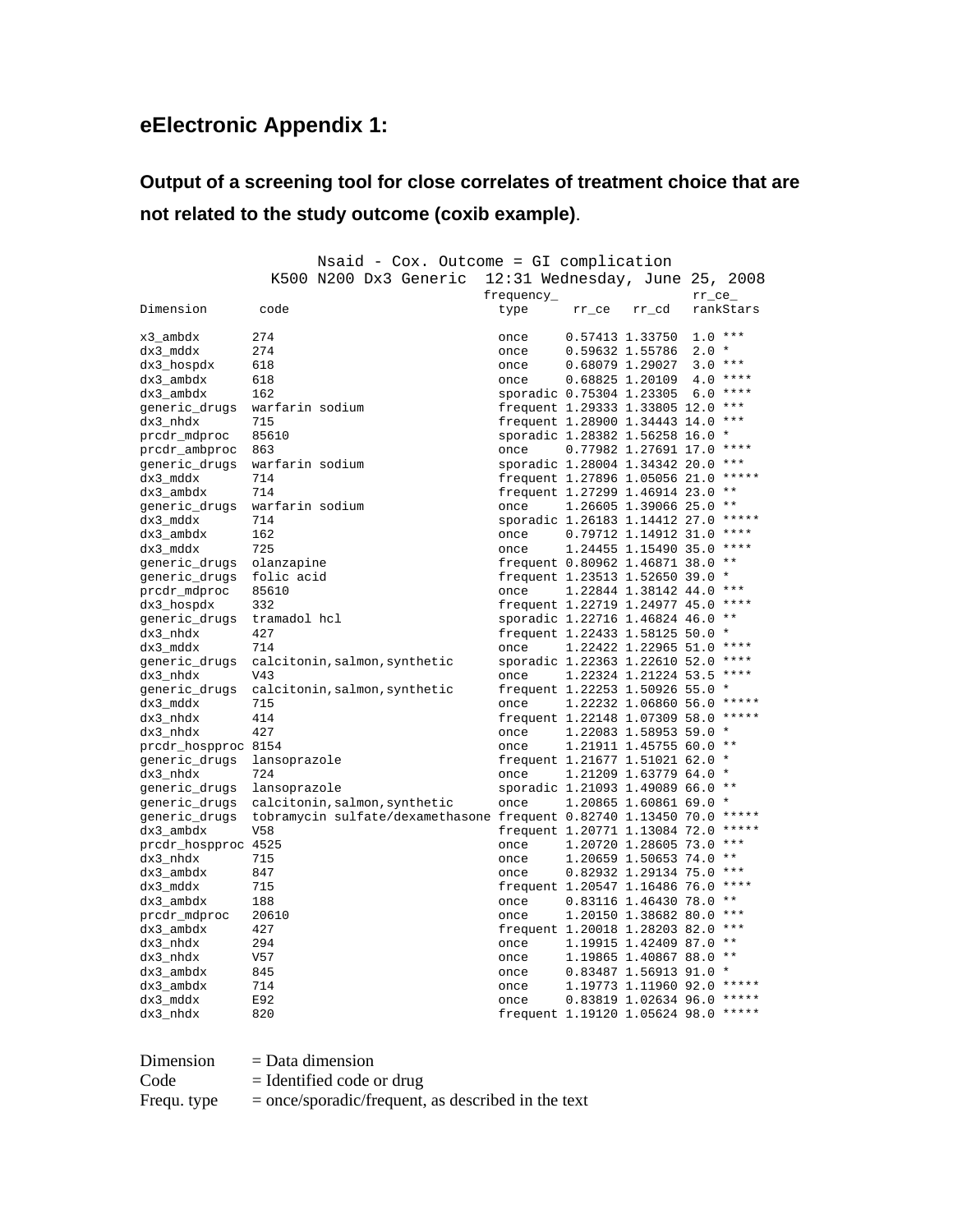| rr ce        | $=$ association between binary confounder and binary exposure (relative risk)                                                                                         |  |  |
|--------------|-----------------------------------------------------------------------------------------------------------------------------------------------------------------------|--|--|
| rr cd        | $=$ association between binary confounder and binary outcome (relative risk)                                                                                          |  |  |
| rr ce rank   | $=$ Rank of $rr_{ce}$ ; strongest association (farthest from null, as judged by                                                                                       |  |  |
|              | magnitude of the log of the absolute value of the risk ratio) is ranked 1                                                                                             |  |  |
|              | (highest)                                                                                                                                                             |  |  |
| <b>Stars</b> | $=$ Indication of strength of $rr\_cd$ , where more stars indicates a weaker association<br>(closer to the null). Stars are calculated by computing decile of rr_cd's |  |  |
|              | distance from null and then identifying the bottom 5 deciles. The decile<br>containing covariates closest to the null will receive 5 stars.                           |  |  |
|              |                                                                                                                                                                       |  |  |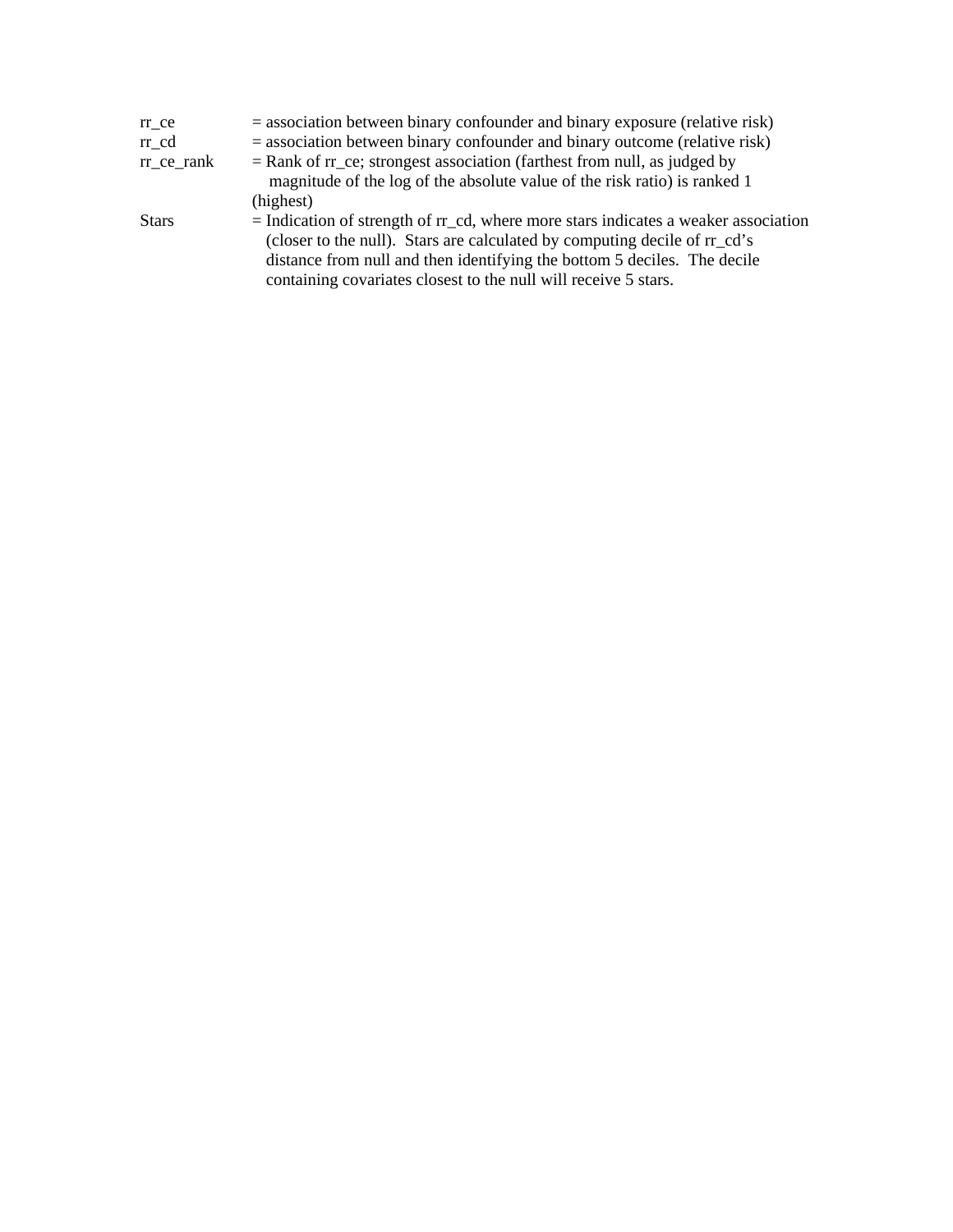## **eElectronic Appendix 2:**

## **Documentation for the hd-PS SAS macro.**

The hd-PS SAS macro can be downloaded at www.drugepi.org … links … downloads.

High Dimensional Propensity Score Macro

**Usage Instructions** *Macro Version 1.0* 

**SYNTAX**  %RunHighDimPropScore( parameters );

## **Description**

This macro implements a multi-step algorithm to implement high-dimensional proxy adjustment in claims data. The algorithm is described in detail in *High-dimensional proxy adjustment in claims data studies of treatment effects* by Schneeweiss et al. Briefly, the macro's steps include 1) identify data dimensions, e.g. diagnoses, procedures, and medications, 2) empirically identify candidate covariates, 3) assess recurrence, i.e. multiplicity of same code, 4) prioritize covariates, 5) select covariates for adjustment, 6) estimate exposure propensity score, and 7) estimate outcome model.

## **MACRO DEFINITION FILE**

hdps.mcr

## **Parameters**

| var_patient_id required | Name of unique patient identifier variable.                                                                                                                                        |
|-------------------------|------------------------------------------------------------------------------------------------------------------------------------------------------------------------------------|
| var exposure            | <i>optional; default=exposure</i><br>Name of binary exposure variable. A value of 1 for this variable will be<br>considered exposed; 0 will be considered unexposed/referent.      |
| var outcome             | <i>optional; default=outcome</i><br>Name of binary outcome variable. A value of 1 for this variable will be<br>considered outcome positive; 0 will be considered outcome negative. |
| vars demographic        |                                                                                                                                                                                    |

*optional*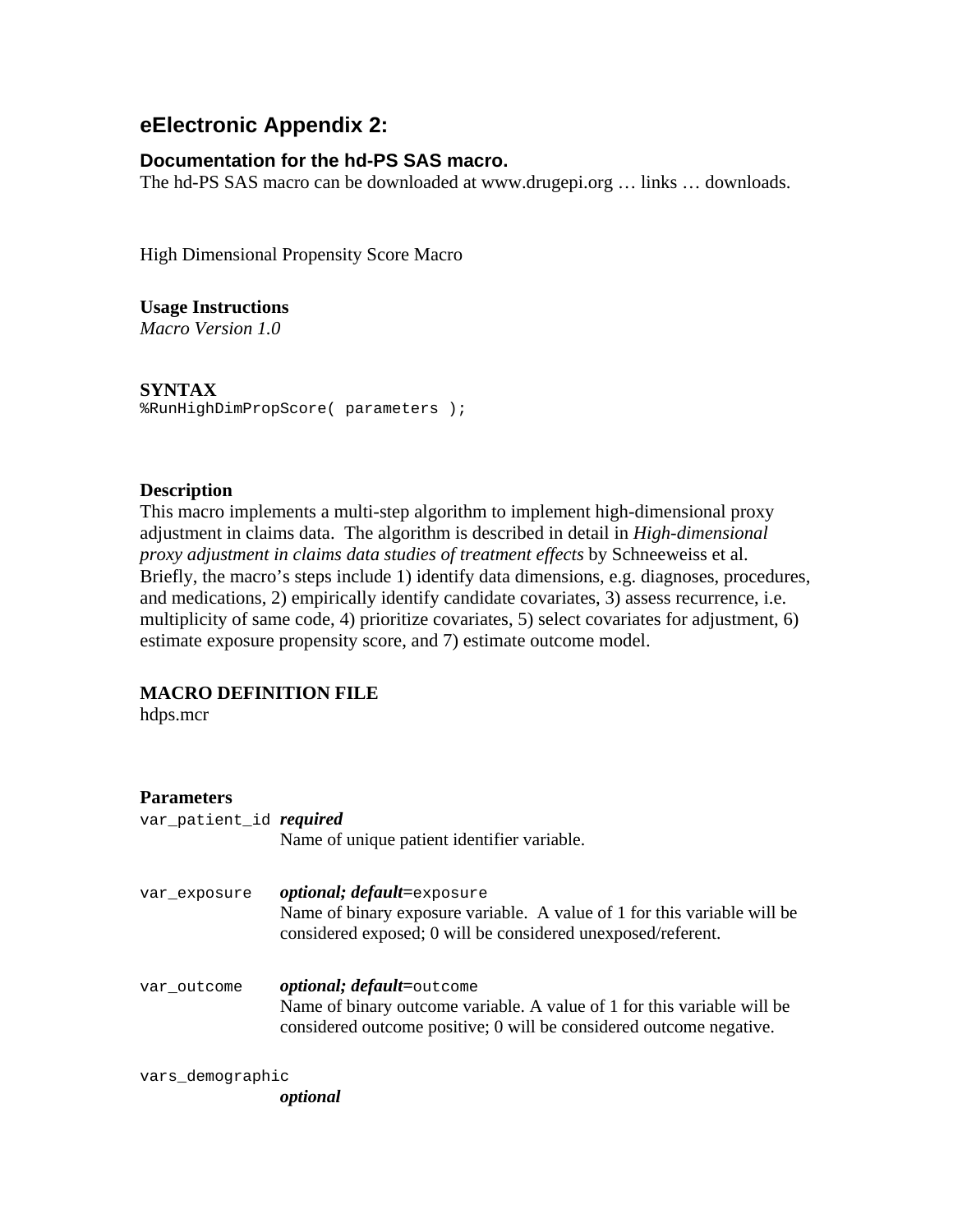A list of variables to be considered as demographic information, such as age, sex, and race.

#### vars\_predefined

vars\_force\_categorical

## *optional*

A list of variables to be considered as pre-defined, such as co-morbidities or past drug usage. **If this option is not specified, all variables in the dataset other than the patient ID, exposure, outcome, and demographic variables will be considered pre-defined.**

|              | optional<br>An optional list of numeric variables that should be treated as categorical.<br>Year of service is a common example. (See note below.)                                                                                                                                                                                                                         |
|--------------|----------------------------------------------------------------------------------------------------------------------------------------------------------------------------------------------------------------------------------------------------------------------------------------------------------------------------------------------------------------------------|
| vars_ignore  | optional<br>A list of variables to be ignored in the propensity score estimation and<br>simply passed through to output data sets. Examples include follow-up<br>time and other variables important to an analysis but which do not figure<br>into confounder adjustment.                                                                                                  |
| top_n        | optional; default=200<br>The $n$ most prevalent empirical covariates to consider from each<br>dimension of data.                                                                                                                                                                                                                                                           |
| k            | optional; default=500<br>The number of empirical covariates to include in the resulting propensity<br>score.                                                                                                                                                                                                                                                               |
| trim_mode    | optional; default=BOTH<br>A flag that controls whether to perform trimmed or untrimmed propensity<br>score analyses. If set to $y$ or $y$ , the macro will perform only trimmed<br>analyses; if set to N or n, the macro will perform only untrimmed<br>analyses. If left unspecified or specified as BOTH, the macro will perform<br>both trimmed and untrimmed analyses. |
| percent_trim | <i>optional; default=5</i><br>If trim_mode is $\gamma$ or born, the percentage to trim from the propensity<br>score.                                                                                                                                                                                                                                                       |
| input_cohort | required<br>Name of the input SAS dataset containing the patients, exposure,<br>outcome, and any fixed covariates. Datasets will not be modified. See<br>note below on format of the data.                                                                                                                                                                                 |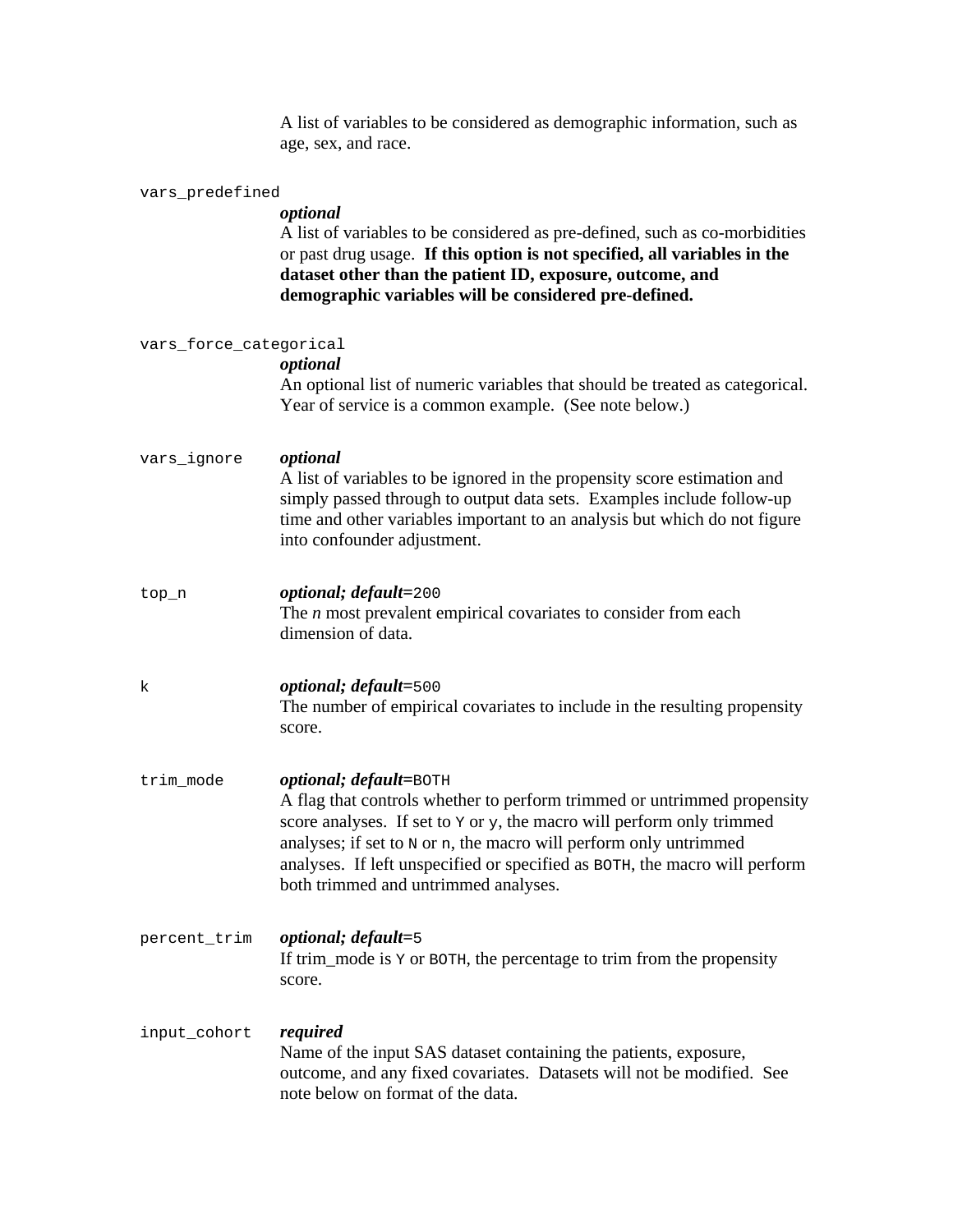## input\_dimX *one or more dimensions required*

This parameter is specified one or more times to indicate the names of the datasets containing the dimension data. Datasets will not be modified. See note below for dataset format.

Each time this parameter is specified, two data items are needed: the name of the dimension dataset and the name of the field containing the code of interest. These two items should be supplied on one line with only spaces in between. (See example.)

The parameters should be numbered sequentially and with no gaps in the numbering (input\_dim1, input\_dim2, etc.).

#### output\_scored\_cohort

*optional; default=*output\_scored\_cohort

Name of a SAS dataset that will be created or replaced. This dataset will contain the input cohort (including their exposure, outcome, and fixed covariates), as well as the propensity score calculated. It is intended for use in outcome models for further exploration of the outcome of interest.

#### output\_detailed

### *optional; default=*output\_detailed

Name of a SAS dataset that will be created or replaced. This dataset will contain the input cohort (including their exposure, outcome, and fixed covariates), as well as the series of empirical covariates calculated from each dimension of data. It is intended for diagnostic use or further exploration of the generated variables and may be quite large.

#### results\_diagnostic

### *optional; default=*result\_diagnostic

Name of a SAS dataset that will be created or replaced. This dataset will contain each of the empirical covariates considered, along with measures of prevalence and potential bias for each empirical covariate. It is intended for diagnostic use or further exploration of the generated variables and serves as a "dictionary" for the variables in output\_detailed.

#### results\_estimates

### *optional; default=*result\_estimates

Name of a SAS dataset that will be created or replaced. This dataset will contain the point estimates and confidence intervals for each of the outcome models automatically run. If trimmed results have been requested, a second dataset with the extenion \_trim will also be created.